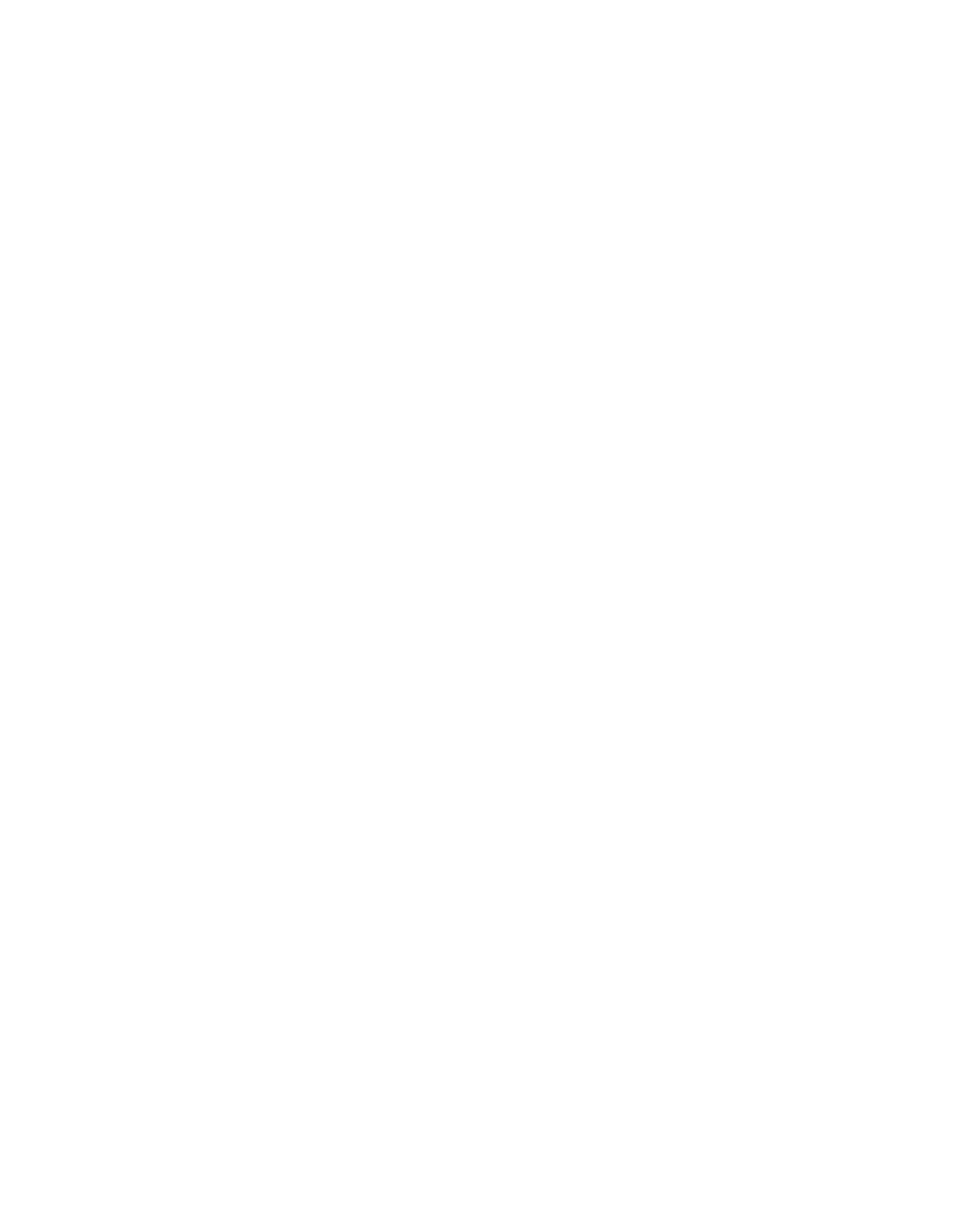# **Being your authentic self:** June is Pride month

Being free to be who you truly are in terms of your sexual orientation or gender identity is a crucial part of positive mental health. In Canada, June is Pride month, a time for the LGBTQ+ (lesbian, gay, bisexual, transgender, queer / questioning, plus) community and allies to come together to celebrate the freedom and acceptance we enjoy in Canada. Pride is also a time to raise awareness and stand in solidarity with LGBTQ+ communities in other parts of the world where many are targeted and discriminated against based on their real or perceived sexual orientation or gender identity.



The Citrzen

If you or someone close to you is coming out or questioning their sexuality, PFLAG Durham offers support, advice and a community of people to talk to. For more information on the services PFLAG provides, visit www.pflagdurhamregion.com.



For LGBTQ+ newcomers and refugees, The 519 in Toronto provides specialized settlement support. They also provide a Youth Mentorship program specifically for newcomer youth (aged 14 to 19) who are Permanent Residents and Convention Refugees, residing in Canada for less than five years. For more information about The 519, visit www.the519.org.

If you see yourself as an ally, and want to ensure that your agency, organization or business is seen as a positive space, consider positive space training. OCASI (the Ontario Council of

Agencies Serving Immigrants) offers free training. For more information about their program, visit www.ocasi.org/positive-spaces-initiative-psi.

## **Glossary**

Accelerator - a program that provides support to move an idea or new product forward

Accreditation – having education, skills and experience formally recognized by a college or organization

Coming out – the process a person goes through when realizing that they are not heterosexual or when telling other people they are a member of the LGBTQ+ community

Deteriorates – when something decreases, breaks down or gets worse

Experiential – learning from doing

Flora and fauna – plants and animals

Holistic – looking at something as a whole

Hula-hoops – toys; large plastic rings that are spun quickly using a person's waist, arms or legs

Languid - relaxed

LGBTQ+ - common term for describing the lesbian, gay, bisexual, transgender and queer or questioning community – some people do not identify with these descriptions and so  $+$  is also used to include everyone who does not identify as strictly heterosexual

Mentoring – providing advice to another person who works in your field or area of expertise

Pow Wow – a community celebration hosted by First Nation or Aboriginal peoples, open to all members of the community

Seed capital - money to start a business

Splash parks – water fountains and play structures in a park

The cherry on the cake  $-$  a phrase used to describe something that is very good or beneficial over and above the main program or activity

Viability – if something is going to work